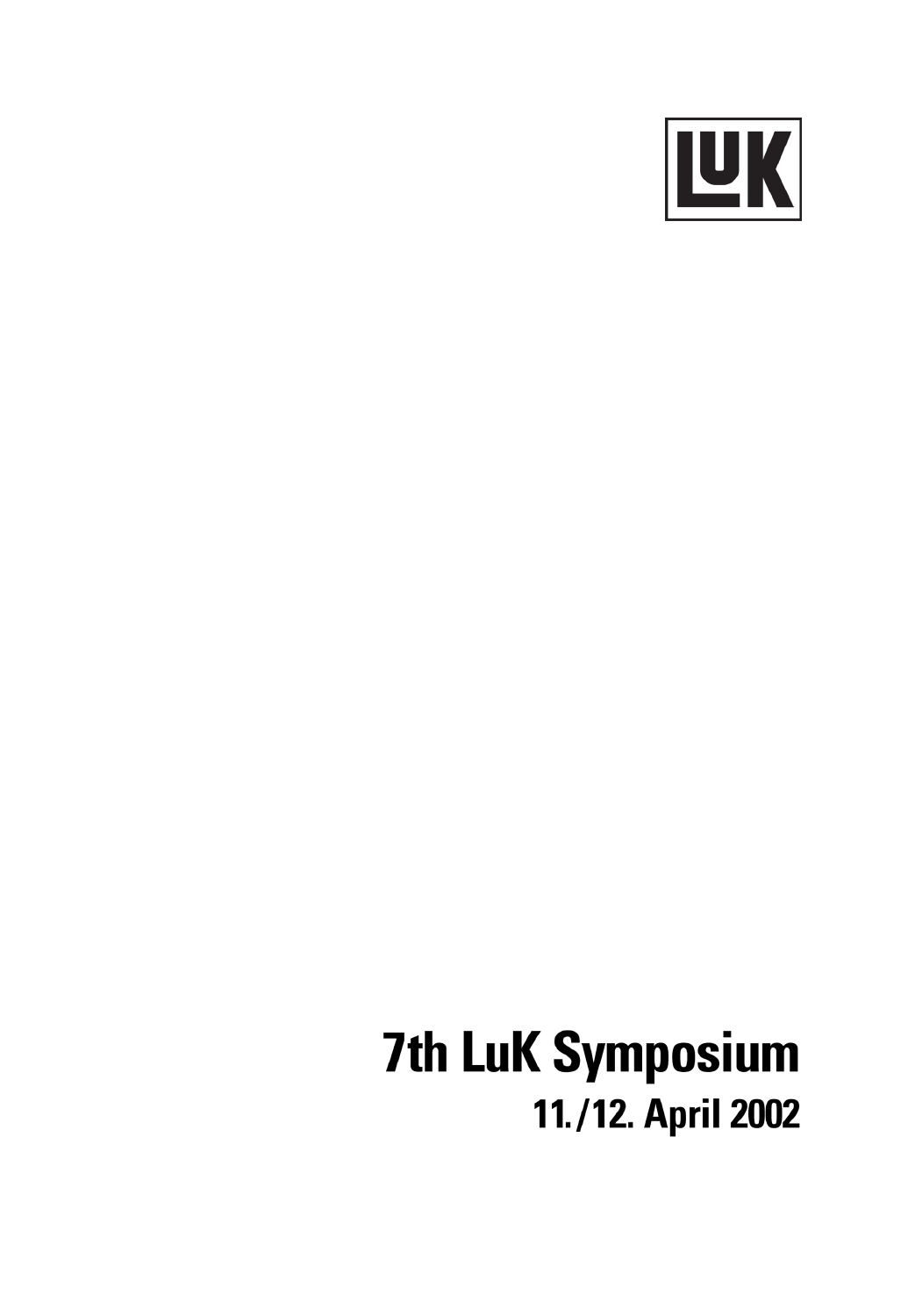

Publisher: LuK GmbH & Co. Industriestrasse 3 • D -77815 Bühl/Baden Telephon +49 (0) 7223 / 941 - 0 • Fax +49 (0) 7223 / 2 69 50 Internet: www.LuK.de

Editorial: Ralf Stopp, Christa Siefert

Layout: Vera Westermann Layout support: Heike Pinther

Print: Konkordia GmbH, Bühl Das Medienunternehmen

Printed in Germany

**Reprint, also in extracts, without authorisation of the publisher forbidden.**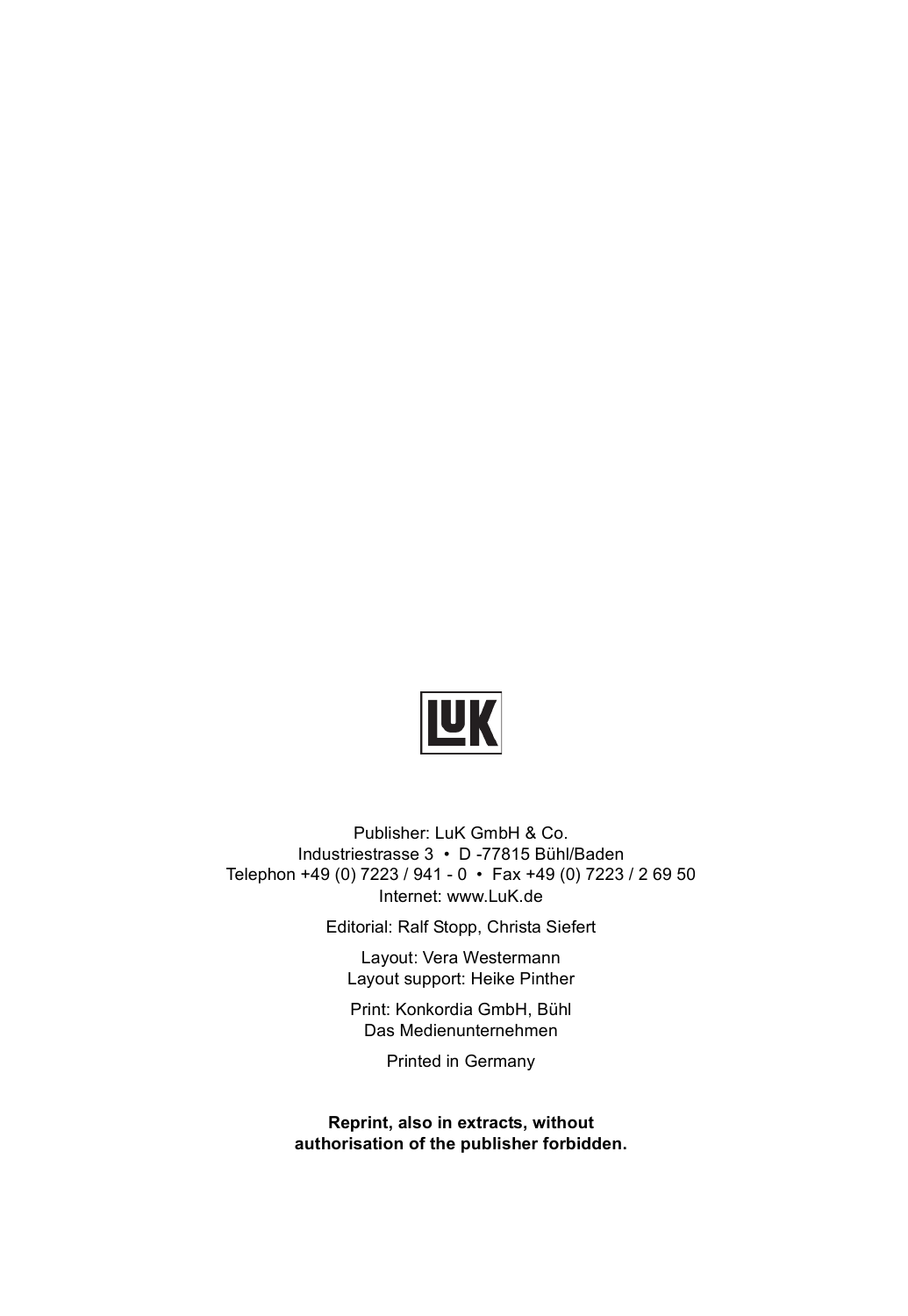# **Foreword**

Innovations are shaping our future. Experts predict that there will be more changes in the fields of transmission, electronics and safety of vehicles over the next 15 years than there have been throughout the past 50 years. This drive for innovation is continually providing manufacturers and suppliers with new challenges and is set to significantly alter our world of mobility.

LuK is embracing these challenges. With a wealth of vision and engineering performance, our engineers are once again proving their innovative power.

This volume comprises papers from the 7<sup>th</sup> LuK Symposium and illustrates our view of technical developments.

We look forward to some interesting discussions with you.



Bühl, in April 2002

Helmy & Brief

Helmut Beier President of the LuK Group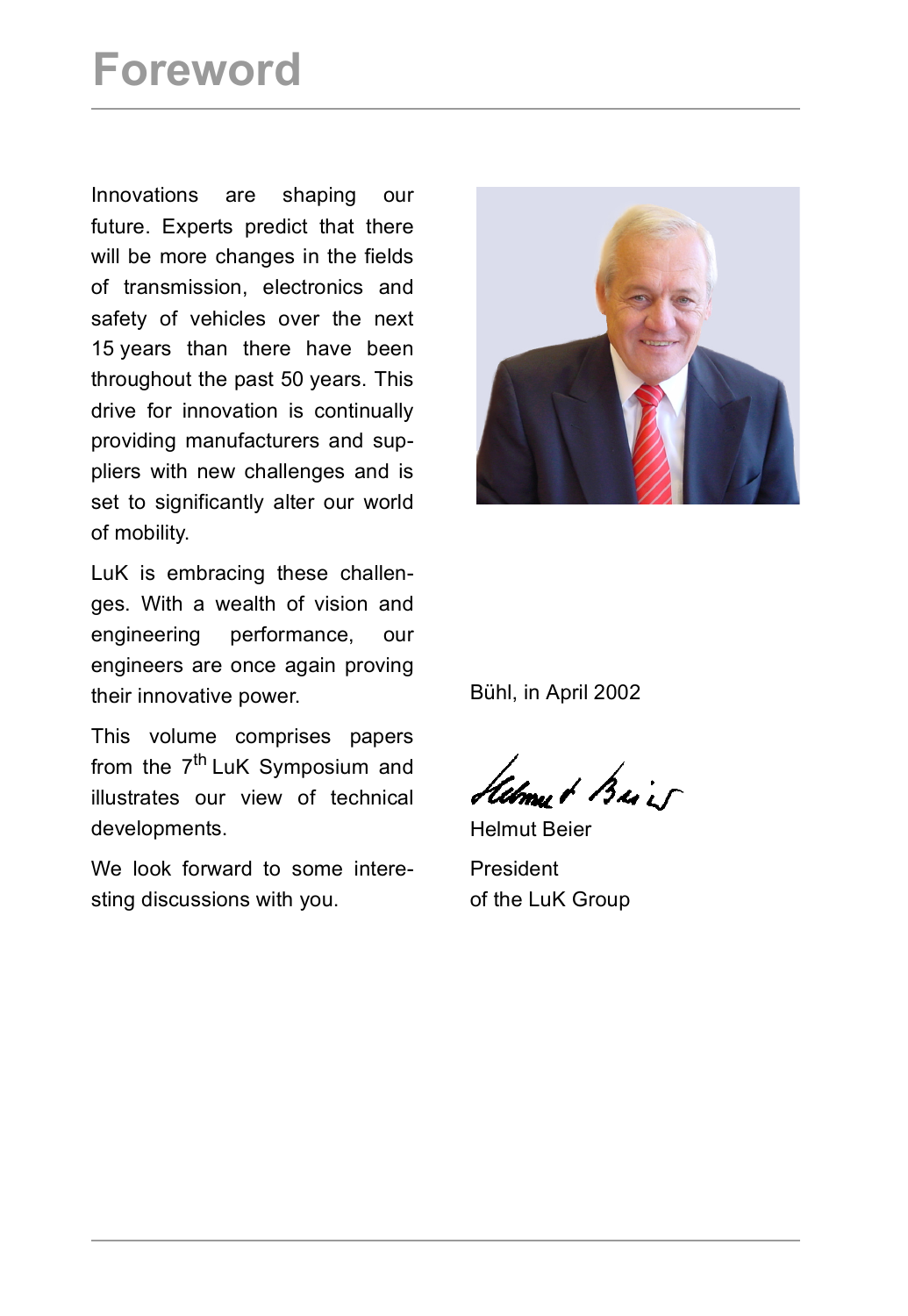# **Content**

| $\mathbf 1$    |                                                                     |
|----------------|---------------------------------------------------------------------|
| $\overline{2}$ | Torque Converter Evolution at LuK  15                               |
| 3              |                                                                     |
| 4              |                                                                     |
| 5              | Latest Results in the CVT Development 51                            |
| 6              | Efficiency-Optimised CVT Clamping System  61                        |
| $\overline{7}$ |                                                                     |
| 8              |                                                                     |
| 9              |                                                                     |
| 10             | Temperature-controlled Lubricating Oil Pumps Save Fuel 113          |
| 11             |                                                                     |
| 12             | <b>Components and Assemblies for Transmission Shift Systems 135</b> |
| 13             |                                                                     |
| 14             | New Opportunities for the Clutch? 161                               |
| 15             | Electro-Mechanical Actuators 173                                    |
| 16             |                                                                     |
| 17             | The Parallel Shift Gearbox PSG  197                                 |
| 18             | Small Starter Generator - Big Impact 211                            |
| 19             | Code Generation for Manufacturing 225                               |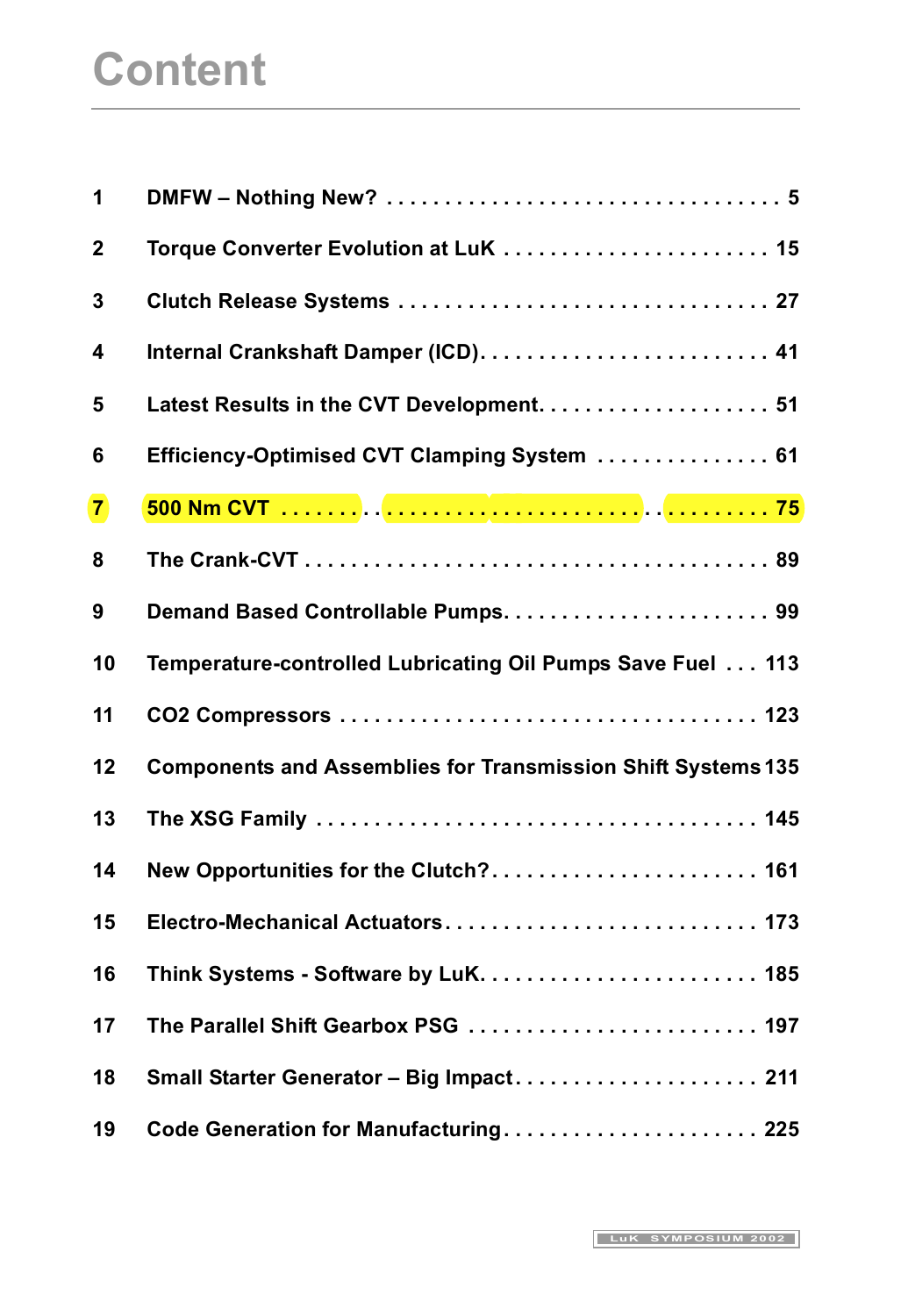# **500 Nm CVT**

# **LuK Components in Power Split**

Christian Lauinger Martin Vornehm Andreas Englisch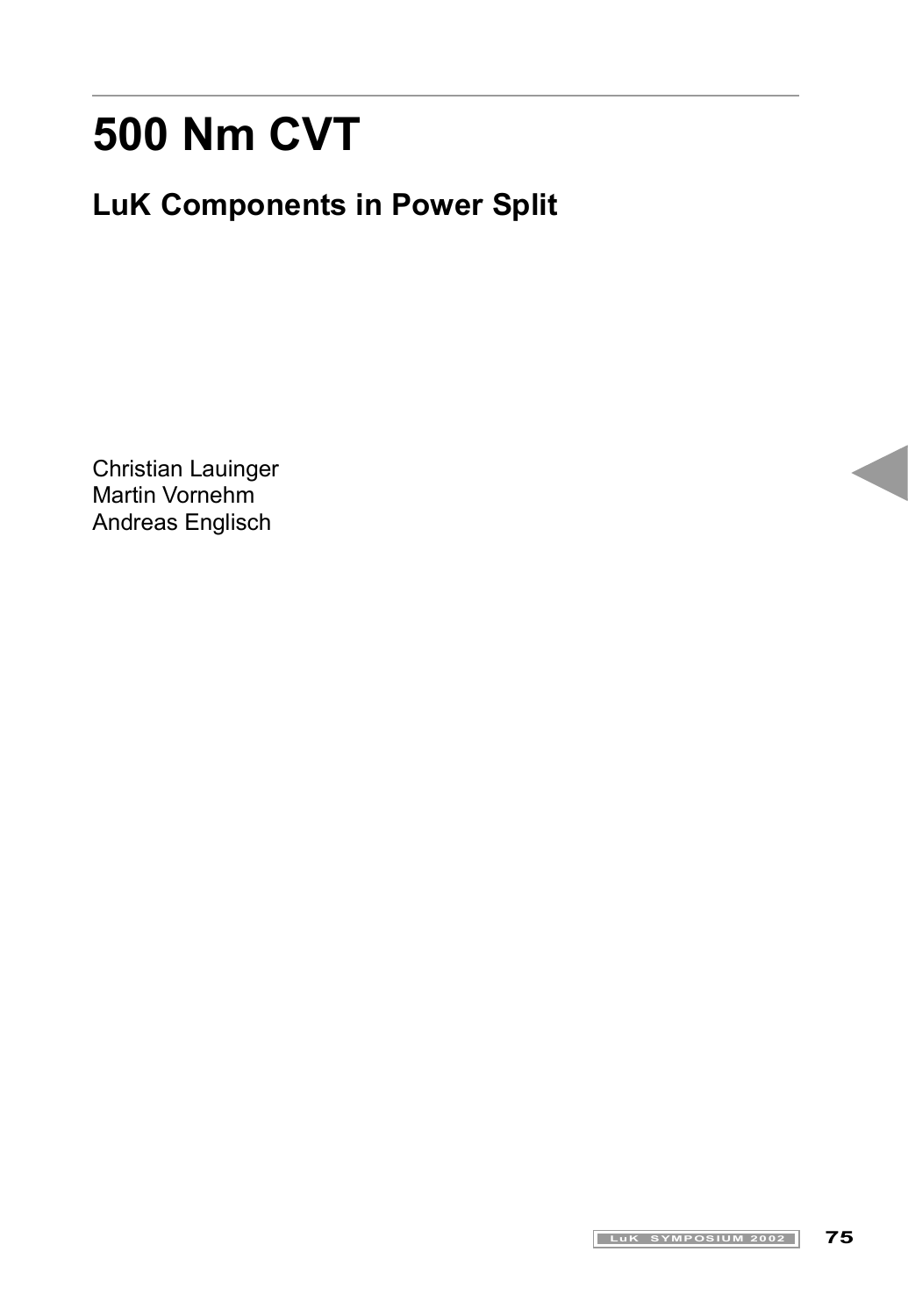## **Introduction**

Following the successful market launch of the Audi multitronic® [1], [2], presently for applications up to 310 Nm, a general demand currently exists for continuously variable transmissions for more powerful engines. The target here is for around 500 Nm of engine torque.

When developing a CVT concept (Continuously Variable Transmission) for applications with considerably higher torque, along with numerous other aspects, a fuel consumptionoptimised transmission structure and the variator load are of particular importance during the selection and evaluation process. The limiting factor for a further increase in the maximum transmittable torque is the transmitting element.

According to [3], on a non-power-split conventional CVT with the further-developed LuK chain, the torque, at a total ratio spread of 6 and axis distance of 171 mm, is currently limited to approximately 400 Nm. Smaller spreads would have adverse effects on fuel consumption.

Figure 1 gives an overview of the total ratio spread and the maximum engine torque of a conventional CVT with various transmission elements. Currently, the most demanding application is the LuK variator in the Audi multitronic® with a maximum engine torque of 310 Nm and a total ratio spread of 6. Potential for a torque increase to nearly 400 Nm through the further-developed LuK chain [3] of the same size is also indicated. Further increases in engine torque up to 500 Nm with spreads between 6 and 7 require structural enhancements such as the arrangement of the variator in a power split drive train.

Within the scope of this theoretical study, two possible concepts for a power split, dualrange CVT were investigated to ascertain whether the step to the required 500 Nm is possible within the specified range of total ratio spread.

A dual-range CVT has, compared to a conventional CVT, the advantage that both the variator torque and the variator ratio spread required for a given total ratio spread can be reduced. Both result in a reduction of variator load, which allows for an increase of the transmission torque capacity and consequently the engine torque and total ratio spread.

In the following chapter, the various design possibilities for a dual-range transmission will be considered with regard to their suitability and subsequently evaluated.

Thereafter, the particular requirements regarding the clamping system and the hydraulics will be discussed. Finally, a possible control strategy will be illustrated. The focus here will be on the development of a strategy for a comfortable mode change.



*Fig. 1: Maximum Permissible Engine Torque and Spread of Standard CVT with Various Transmitting Elements*

## **Mechanical**

### Dual-range CVT

In CVT's currently on the market, the variator is arranged in a conventional drive train, a so-called single-range CVT. The torque capacity has already been described in the introduction. Therefore, an increase in engine torque up to 500 Nm with simultaneous increase of the total ratio spread requires structural transmission enhancements such as a dual-range CVT.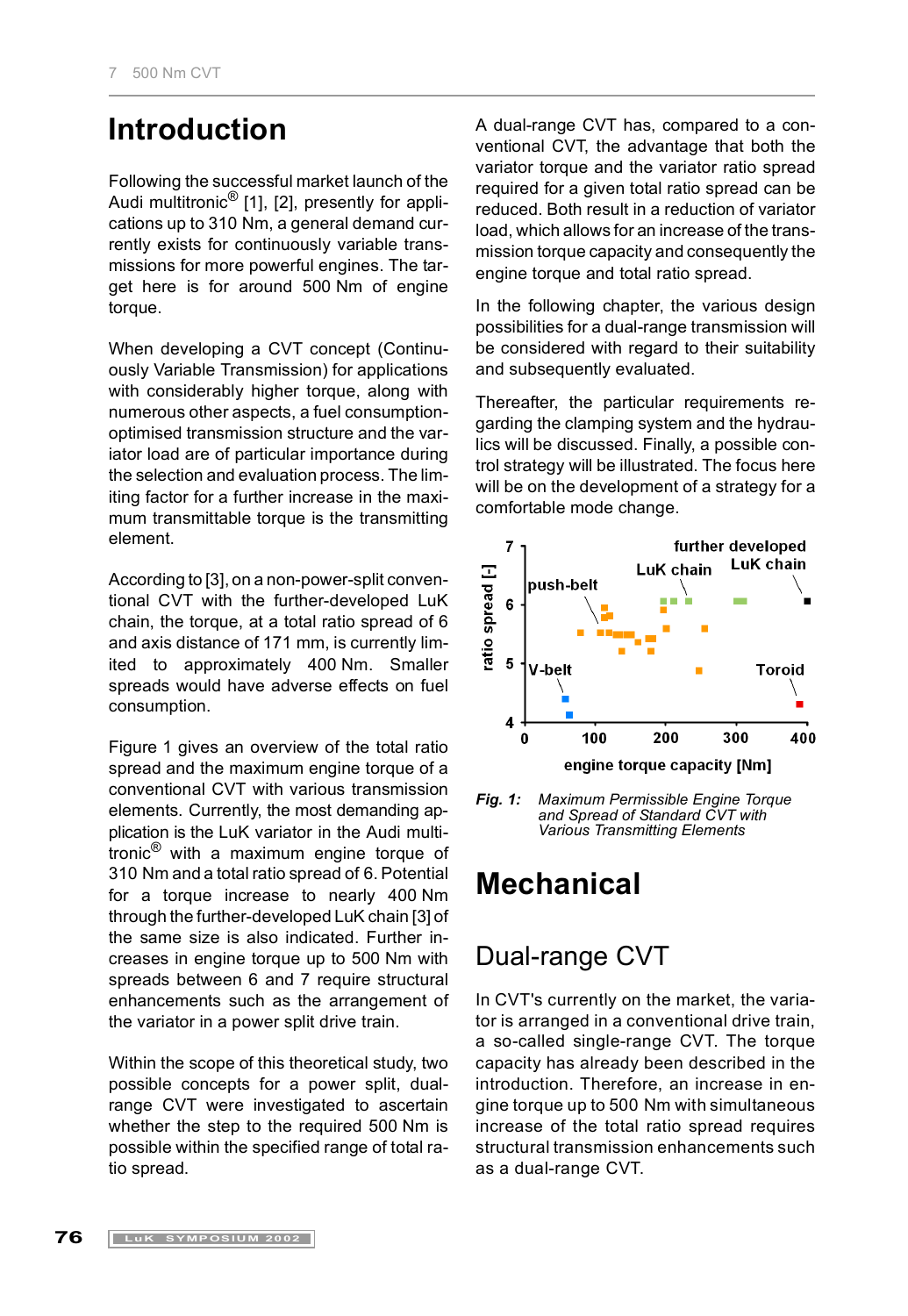In its simplest form, a dual-range CVT has a second fixed-ratio shaft arranged in parallel with the variator. The two branches are brought together at the output shaft through a summation gear set (e.g. a simple planetary gear set). The drive train, together with the variator, can be driven either directly or in a power split mode by disengaging or engaging a clutch in the fixed-ratio section. A dual-range CVT is therefore more elaborate than a singlerange CVT from both a mechanical and control point of view.

Dual-range CVT designs are also possible where the variator is permanently located in a power split drive train; however, to reach the same total ratio spread the designs of the summation gear sets are more complex.

The literature contains references to other known multi-range concepts [4], which were not included in this study.

The illustration in figure 2 shows the design and operation of a dual-range CVT. The summation gear set is a simple planetary gear set with negative set ratio  $i_1$  (negative gear set). On a negative gear set, when the carrier is held, the sun and the ring gear turn in opposite directions [5]. The clutch in the fixed-ratio split has the designation  $K_H$ . In order to limit the degrees of freedom of the planetary gear set when operating in unsplit mode, a further clutch  $K_l$ , which connects the sun gear and the carrier, is necessary. The planetary gear set then rotates locked-up and therefore has a fixed ratio of 1. For simplicity the schematic drawing does not show the drive-off element (clutch or hydrodynamic torque converter) and the axle differential. An additional brake B, which facilitates braking of the planet carrier, is required for the reverse gear. The output shaft is connected to the ring gear.

In unsplit mode,  $K_l$  is closed and  $K_H$  is open. In power split mode, the relationship is reversed. The point where switch-over of the clutches takes place and which separates the two ranges is designated as the mode change point.

The concept from figure 2 makes it possible to achieve power split either during drive-off (higher driving range is then unsplit) or in the higher driving range (drive-off is then unsplit). To do so, the fixed ratios and the planetary gear set ratios must be changed and the actuation of the clutches  $K_H$  and  $K_I$  interchanged. Additional clutches are not required. In the following, the transmission from figure 2



*Fig. 2: Schematic Layout of a Dual-Range CVT Showing Power Flows Unsplit (Left) and Power Split (Right)*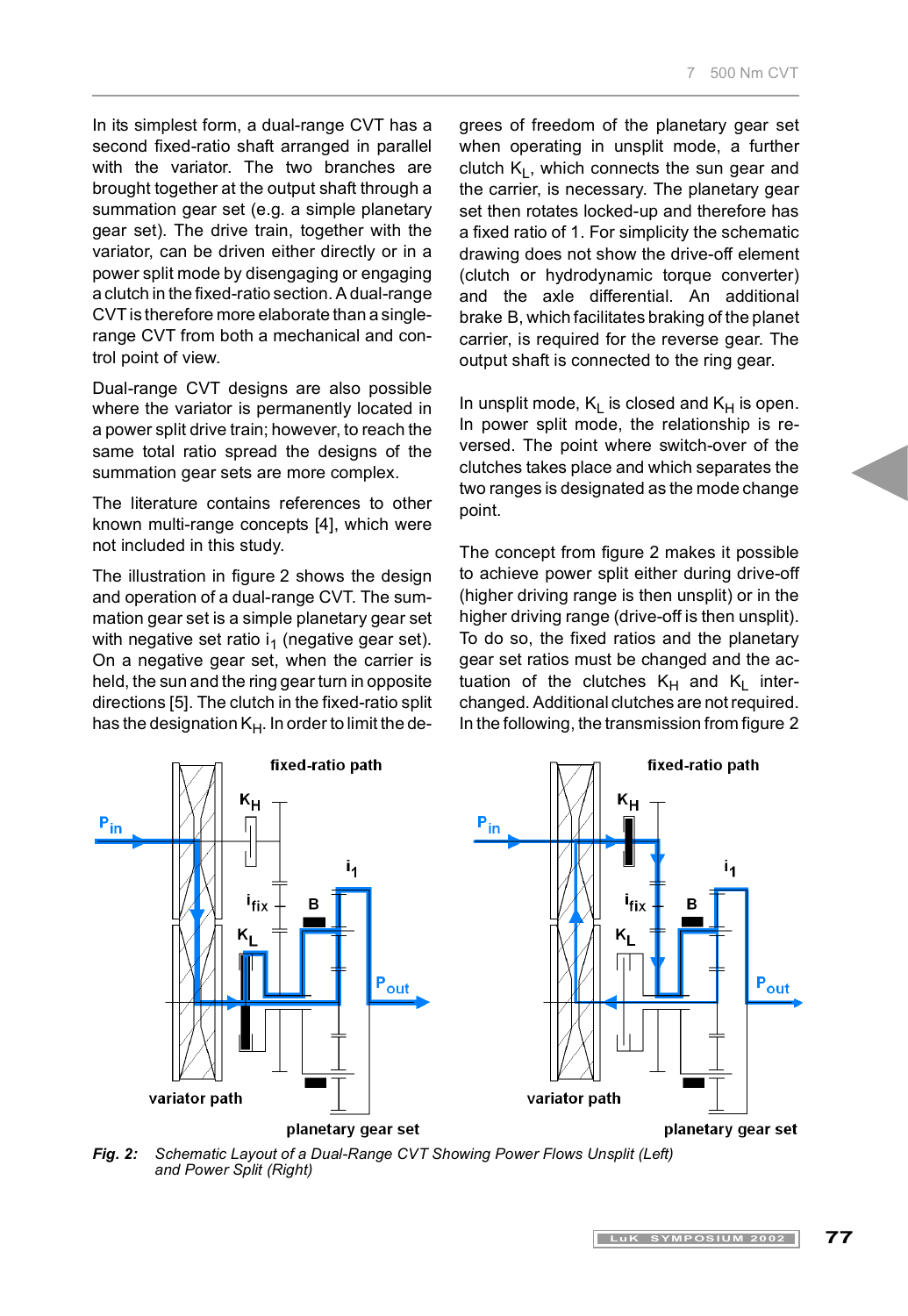is shown unsplit in the lower driving range (from now on called LOW range) and power split in the higher driving range (HIGH range).

Figure 2 additionally shows a schematic view of the power flow through the variator in unsplit and power split modes. In the unsplit mode, figure 2a, the entire engine power flows through the variator. When switching over to power split, a reactive-power flow forms in the split transmission section as shown in figure 2b. Consequently, the variator torque changes its sign, i.e. the variator is driven from the secondary pulley set. The extent of the power flow through the variator is dependent on the total ratio and can be analysed as follows. When the drive-off clutch / torque converter clutch is engaged, the engine and variator input speeds are identical. The power is calculated from the product of speed and torque with the result that the ratio between variator torque and engine torque is identical to the ratio between variator power and engine power. On a single-range CVT, this ratio is equal to 1. In power split applications, this is no longer the case.

Figure 3 shows the ratio of variator torque to engine torque depending on the total ratio. In unsplit mode, i.e. between total transmission underdrive (UD) and mode change, the ratio is constant and equal to 1.



*Fig. 3: Ratio of Variator Torque to Engine Torque and Variator Ratio (Top) and Drive-Time Distribution in MVEG (Bottom) in Relation to the Total Ratio*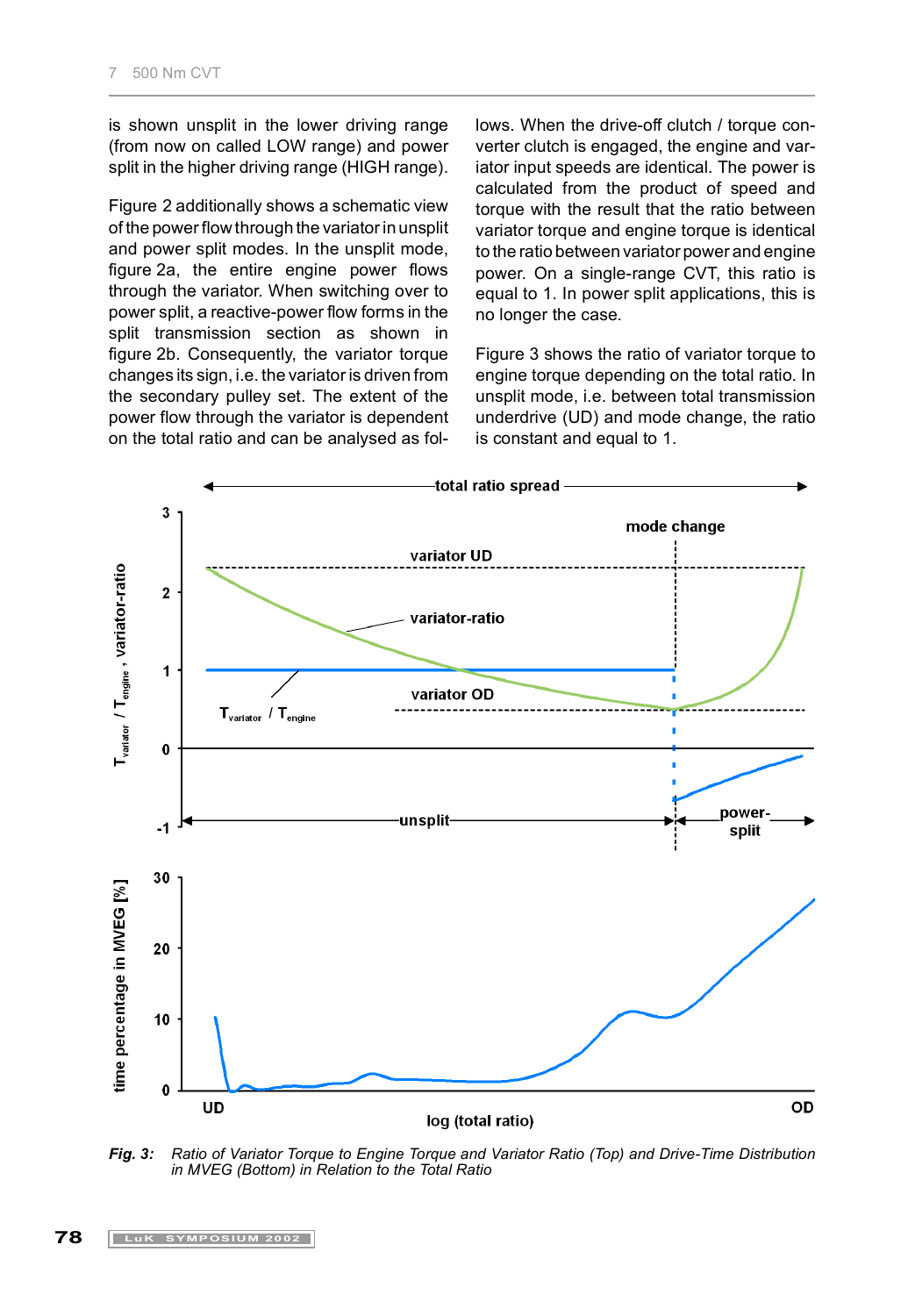With mode change into power split, the sign of the variator torque changes due to the reactive power present, see figure 2b. As the total ratio moves further towards total transmission overdrive (OD), the ratio of variator torque to engine torque continually reduces. On the arrangement shown here, the amount of variator torque in total transmission overdrive (OD) is only around 10% of the engine torque. Consequently, a reduction of the mechanical load of the variator is achieved at these operating points.

The reduction of power flow through the variator in power split mode results in an improvement of the transmission efficiency with a consequent positive effect on fuel consumption. Figure 3 shows the drive-time distribution in MVEG. In the out-of-town segment (EUDC), the variator operates predominantly in power split mode. The variator is then only subject to low torque levels with consequently low losses. This results in an overall improvement in fuel consumption. The hydraulic pressure for the clamping force and consequently for the pump [6], [7] can be reduced in proportion to the applied variator torque.

If a dual-range CVT is used, the variator spread can be reduced. Figure 3 also shows the variator ratio over the total ratio. Between drive-off and mode change, the variator ratio changes from variator UD (greatest variator ratio) to variator OD (smallest variator ratio). As the total ratio moves further from mode change towards total transmission OD, the variator adjusts in the opposite direction back towards variator UD. Because the ratio range of the variator is run through twice, the variator spread can be reduced in comparison with a single-range CVT of the same total ratio spread. In this illustration, the reduction amounts to 34%.

The reduced variator spread in the dual-range CVT results in lower chain loads. This is illustrated in figure 4 where the normalised chain running radii on pulley set 2 are compared for conventional and dual-range CVT.



single-mode CVT

dual-mode CVT

*Fig. 4: Comparison of Standard Chain Running Radii on Single and Dual-Range CVT*

By limiting the variator spread, the minimal chain running radius is increased by roughly 20 - 25% with a corresponding reduction in chain pulling forces. Consequently, the minimum number of rocker pins engaged in the variator is correspondingly increased and the individual rocker pins have a lower stress level due to a decrease in bending. This results in a more constant force distribution in the link plates [8] with less load on the chain.

This reduction in the variator torque in HIGH range and the lower load on the chain due to the reduced variator spread means that the variator is subject to less load in a dual-range CVT. Using a load cycle with a maximum torque of 500 Nm, the variator in a dual-range CVT has a life time around 10 times longer than in a single-range CVT.

The results shown so far are for summation gear sets arranged as negative gear sets. In principle, a dual-range CVT can also be achieved with a planetary gear set with a positive set ratio [5] (positive gear set). On a positive gear set, when the carrier is held, the sun gear and the ring gear turn in the same direction, e.g. reverse gear set from a standard transmission. If a positive gear set is used, the variator split, fixed-ratio split and output shaft must be connected to the planetary gear set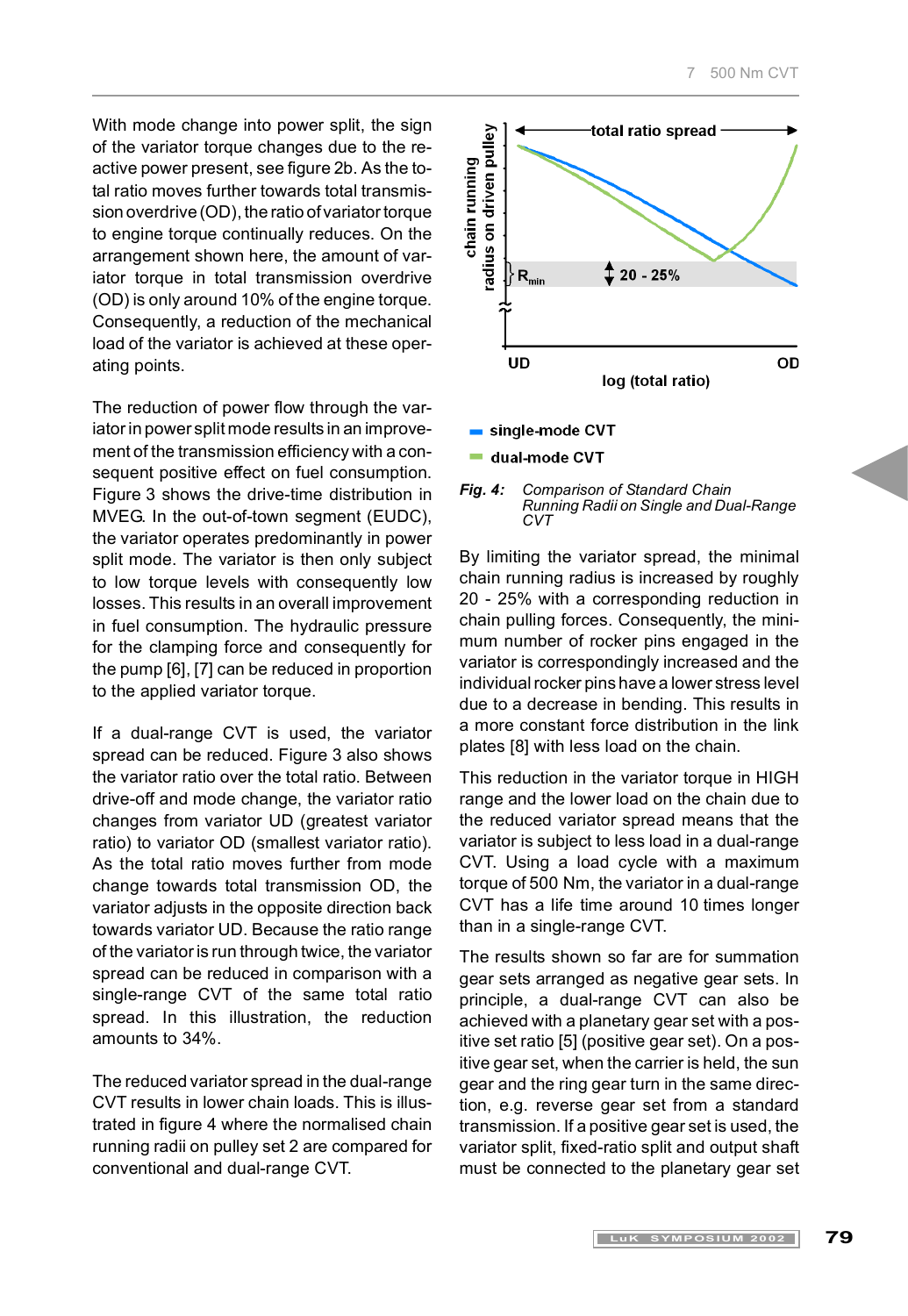in a different combination. In this case, the sun would be the output, which would be unfavourable for design reasons. A further disadvantage of positive planetary gear sets is a lowered efficiency due to the larger number of rotating gears [5] and the resultant higher fuel consumption. Furthermore, due to the higher number of planet gears the costs and complexity of positive gear sets are greater. For these reasons, only negative gear sets are considered in this study.

#### Range concepts

Generally, on a dual-range CVT, three different range concepts are possible:

- Unsplit in drive range LOW and power split in HIGH (as in figure 2)
- Power split in LOW and unsplit in HIGH (generally geared-neutral-capable)
- Power split in both drive ranges

The last mentioned variant is significantly more elaborate than the first two concepts due to the greater number of clutches and/or planetary gear sets. It was also explained in the previous section that a reduction in variator load can be achieved in a dual-range CVT due to a smaller variator ratio spread and due to reduced variator torque through the power split. In view of these properties only the first two concepts listed will be considered.

The negative ratios of the planetary gear sets in the two concepts are different. The ratios were selected with the aim of minimising the variator load for each variant at the specified dimensions.

Figure 5 shows the normalised chain running radii on pulley set 2 depending on the total ratio. Figure 5a shows the curve for the concept with power split in HIGH. These are the same values as in figure 4. Figure 5b shows the same curve for the concept with power split in LOW.

As figure 5b shows, during drive-off with power split in LOW the variator adjusts from variator OD towards variator UD. The adjusting direction of the variator is therefore opposite to that of the concept with power split in HIGH. The illustration shows that the severely damage-prone smallest running radius in the concept with power split in LOW can be increased by up to 35%.

Figure 6 shows the ratio of variator torque to engine torque depending on the total ratio for both concepts. The concept with power split in HIGH is shown on the left (figure 6a), power split in LOW is shown on the right (figure 6b). In total transmission UD the variator torque with power split in LOW is several times greater than that of the other concept. This results in considerably higher loading for the variator and chain than on the concept with power split in HIGH.



*Fig. 5: Comparison of Standard Chain Running Radii for the Concepts with Power Split in HIGH (a) and Power Split in LOW (b)*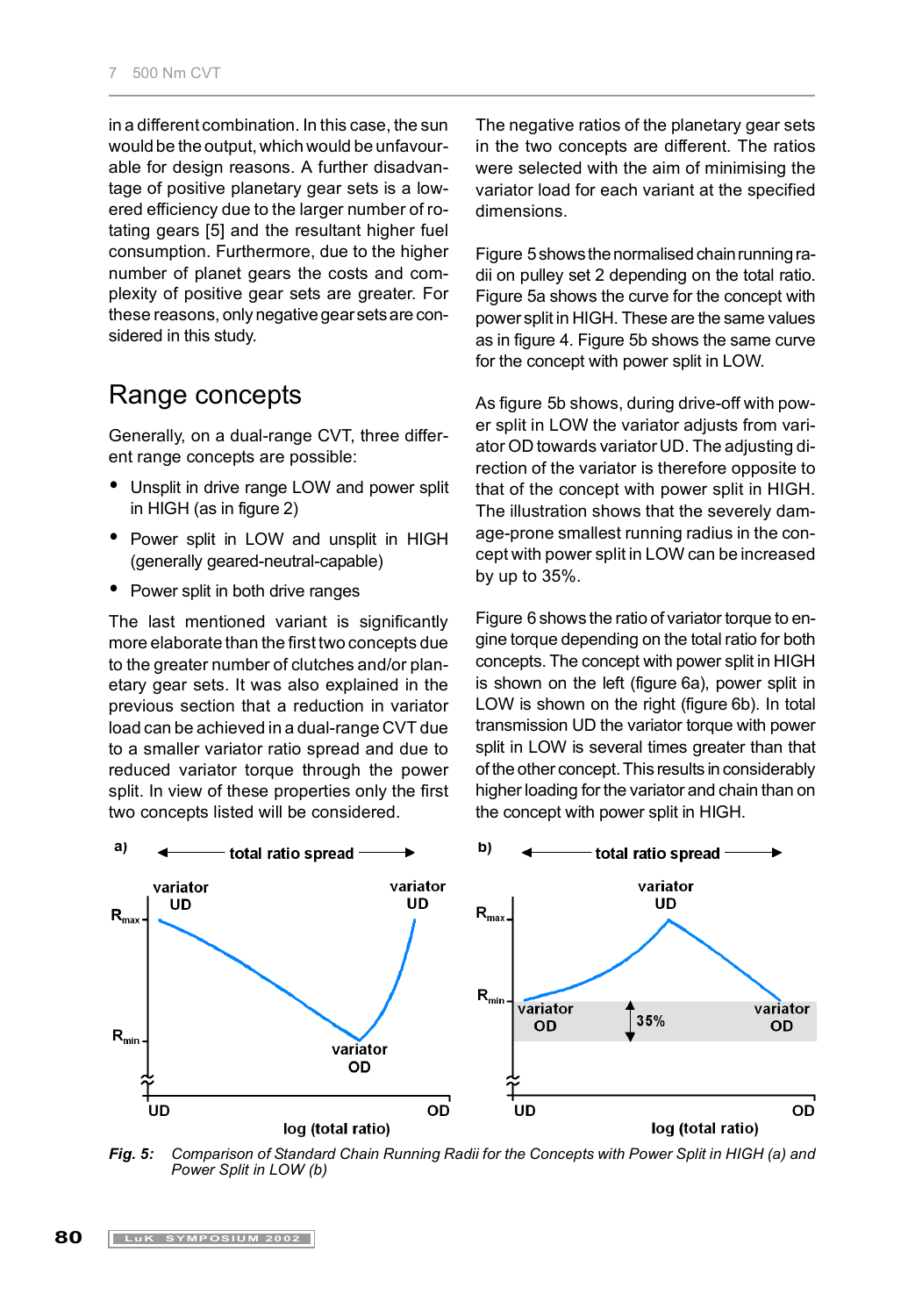

*Fig. 6: Relationship of Variator Torque to Engine Torque Depending on Total Ratio for the Concepts with Power Split in HIGH (a) and Power Split in LOW (b)*

The damage accumulation calculations for both concepts show a higher chain load for the concept with power split in LOW. This means that the benefits resulting from the reduced variator spread are overcompensated for by the high variator torque.

The variant with power split in LOW also has disadvantages with regard to fuel consumption. In the main driving ranges of MVEG, the variator operates conventionally; i.e. the variator torque is identical to the engine torque. The variator loss is consequently higher and the efficiency respectively lower. Furthermore, the hydraulic pressure for the clamping force and the pump cannot be lowered, which is possible with the concept power split in HIGH. Overall this results in improved fuel consumption with power split in HIGH.

The results show that out of the numerous possible dual-range CVT variants, the ones with power split in HIGH represent the most favourable concepts with regard to variator load and fuel consumption.

#### Optimum variants for the summation gear set

The following section deals with the question of what are the other options for the summation gear set with power split in HIGH and which is the most favourable. Previous considerations assumed a summation gear set arranged in the form of a simple negative gear set.

With a coupled planetary gear set (consisting of two planetary gear sets), it is possible to reduce the variator spread even more while simultaneously limiting the variator torque to levels comparable with those in figure 6a with power split in HIGH and a simple negative gear set as a summation gear. Consequently, it is possible to halve the variator wear compared to the case of a simple negative gear set. Additionally, this arrangement allows for higher efficiency levels.

Therefore, considering both fuel consumption and variator load, a coupled planetary gear set is the most favourable variant.

#### Selection of the planetary gear ratios

The following illustrates how to determine the gear ratios  $i_1$  and  $i_2$  of the two coupled planetary gear sets. These ratios have a direct effect on the variator load and the fuel consumption. Through appropriate selection of both ratios, the jump in variator torque at the mode change point (figure 3) and the variator torque in total transmission OD are minimised. The specification of total transmission UD and OD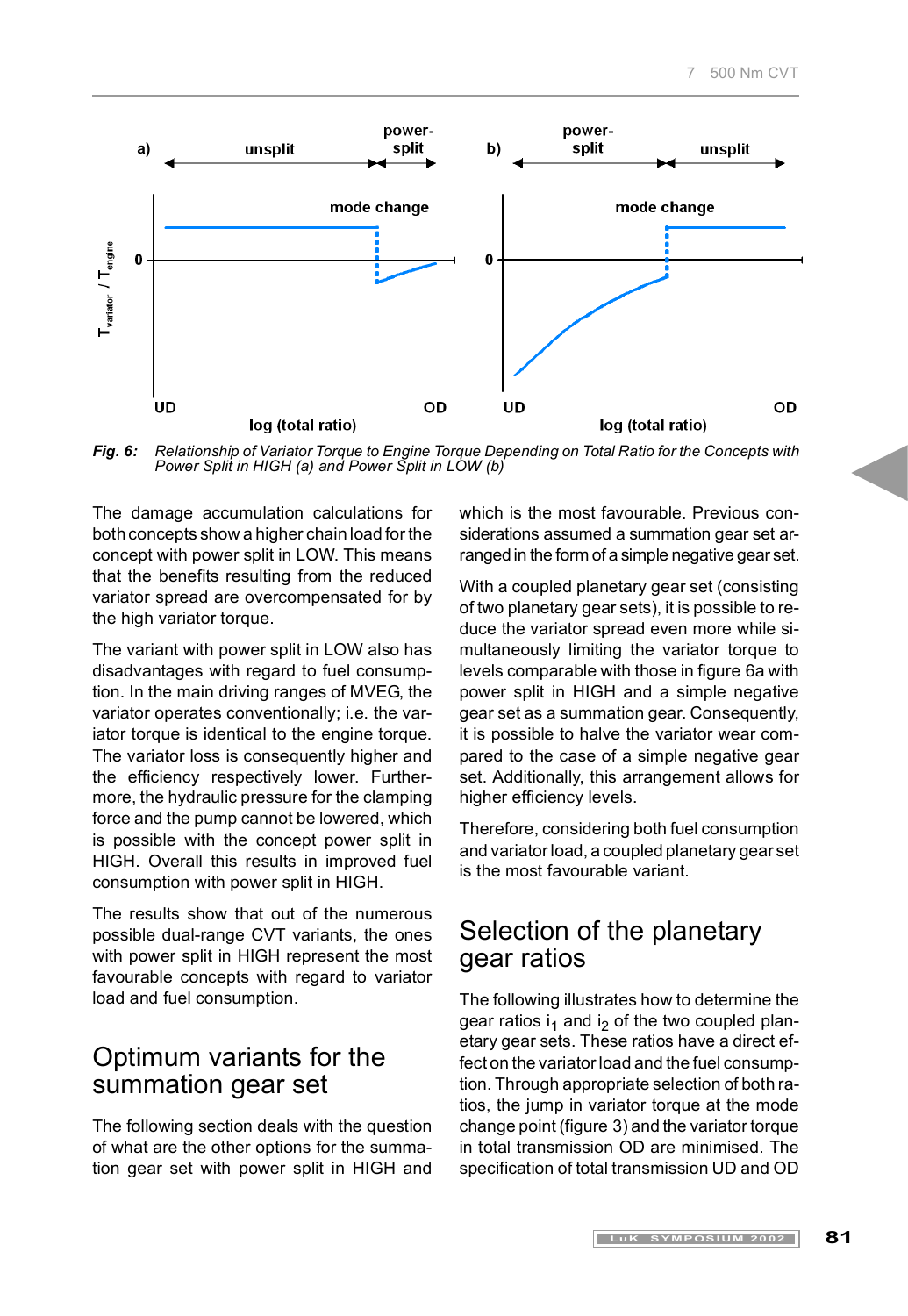along with the permissible range for the reverse gear ratio defines the main parameters for the arrangement. The relationship between total ratio and variator ratio is then fixed, if the ratio at the mode change point is also defined.

Figure 7 shows the ratio of variator torque and engine torque,  $T_{\text{Variator}}/T_{\text{Fnonine}}$ , at the mode change point in power split depending on set ratios  $i_1$  and  $i_2$ . Along the continuous black line the ratio of  $T_{\text{Variator}}/T_{\text{Enqine}}$  is constant.



#### Variator torques at mode change too high

planetary gear set ratio i,

*Fig. 7: Ratio TVariator/TEngine at the Mode Change Point in Power Split depending on Set Ratios i<sub>1</sub> and i<sub>2</sub>* 

Figure 8 shows progressively the variator ratio, the variator torque and the calculated chain damage for a time portion taken from a WOT acceleration. In the illustrated time portion, the vehicle speed increases from around 160 km/h to 220 km/h. The maximum chain damage occurs directly at the mode change point. One cause for this is the small running radius of the chain on pulley set 2 at the mode change point as shown in figure 6. On the other hand, the chain speed is at its maximum at the mode change point due to a constantly high engine speed. The large chain centrifugal force is therefore a further reason for the high chain damage in the vicinity of the mode change point. However, the amount of damage in power split is already minimised by selecting the set ratios so that the absolute values of the variator torque,  $|T_{\text{Variator}}/T_{\text{Encinel}}|$ , is as small as possible. Subsequently, it will be shown that this ratio cannot be further reduced, because other criteria (overall size, reverse gear ratio) must also be fulfilled. Consequently, there is a minimum  $|T_{\text{Variator}}/T_{\text{Engineering}}|$ . The range with the undesirably high |T<sub>Variator</sub>/T<sub>Engine</sub>| values is shown in blue in figure 7. To calculate the time period shown in figure 8, optimal gear set ratios  $i_1$  and  $i_2$  were chosen. Other set ratios with higher values of |T<sub>Variator</sub>/T<sub>Engine</sub>| are shown in figure 8 to run into the blue zone and would result in higher chain damage.

As already mentioned above, there are other criteria which limit the value ranges for  $i_1$  and  $\mathsf{i}_2$  besides the total ratio spread and jump size in the variator torque. The desired total ratio spread, the target value for the reverse gear ratio, packaging and the resulting limitations for the overall size of the planetary gear set further limit the selection of the set ratios.

The shaded area in figure 9 shows the criteria and the associated non-permissible ranges in the  $i_1$ -i<sub>2</sub> level. The permissible  $i_1$ -i<sub>2</sub> values in this application are taken from the overlap of all non-shaded areas. This value range for  $i_1$ and  $i<sub>2</sub>$  is marked in green.

The maximum permissible engine torque for a dual-range CVT, depending on total ratio spread and axis distances, was calculated using the optimising measures described in the previous sections. The calculations are based on the further-developed LuK chain [3]. Figure 10 shows the results. Additionally, the values for a single-range CVT with a total ratio spread of 6 are shown. The values for both the current standard chain and the further-developed LuK chain are plotted. According to figure 10, a CVT with a total ratio spread of 6 for 500 Nm is possible, with an axis distance between 170 mm and 190 mm. To achieve a total ratio spread of 7, the maximum permissible engine torque has to be reduced by roughly 5%.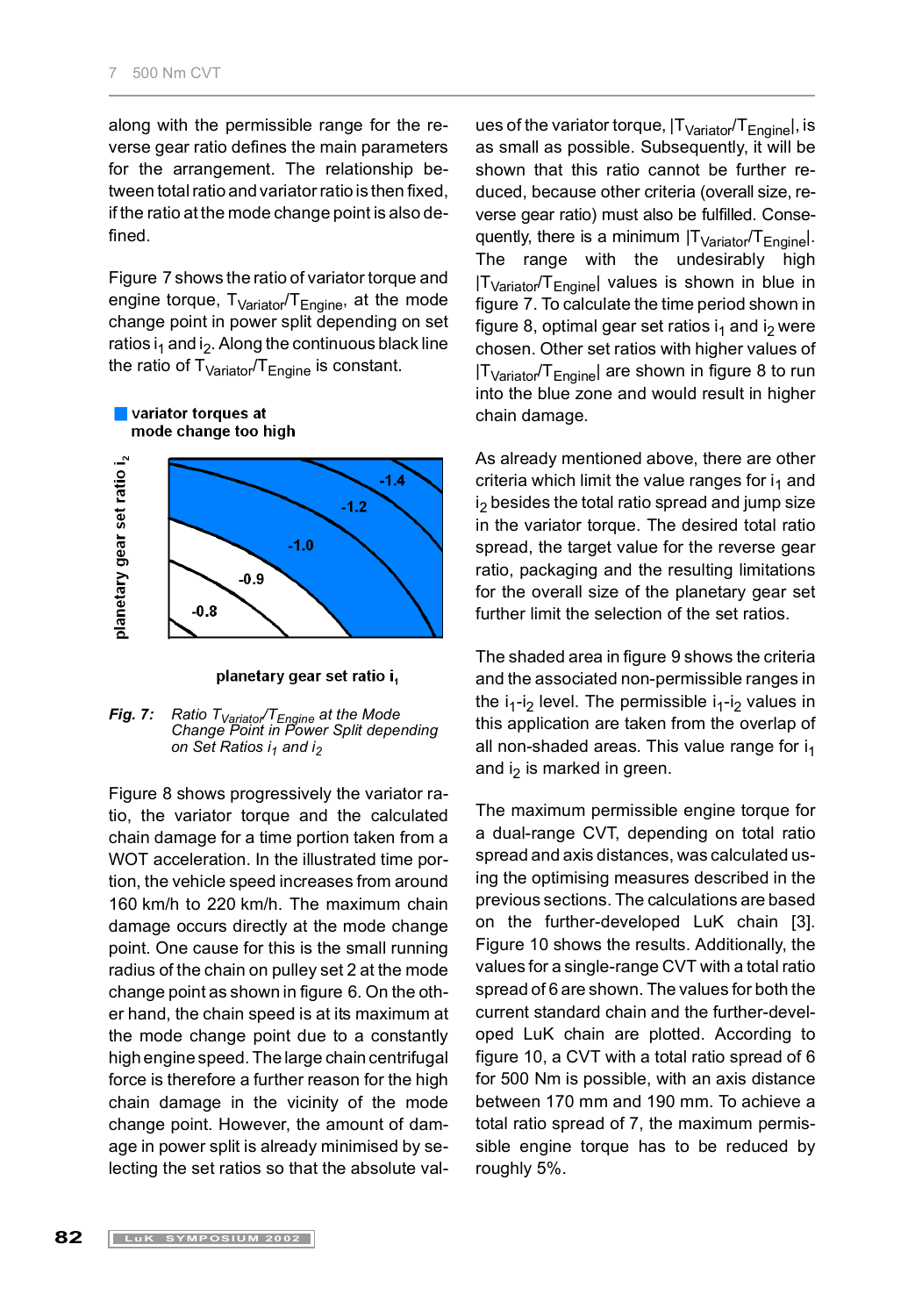

total ratio spread 6

single-mode CVT

190

*Fig. 10: Maximum Permissible Engine Torque of a Dual-Range CVT in Comparison with a Single-Range CVT for Various Axis Distances and Spreads*

180

axis distance [mm]

 $\sim 100$ 

200

170

dual-mode CVT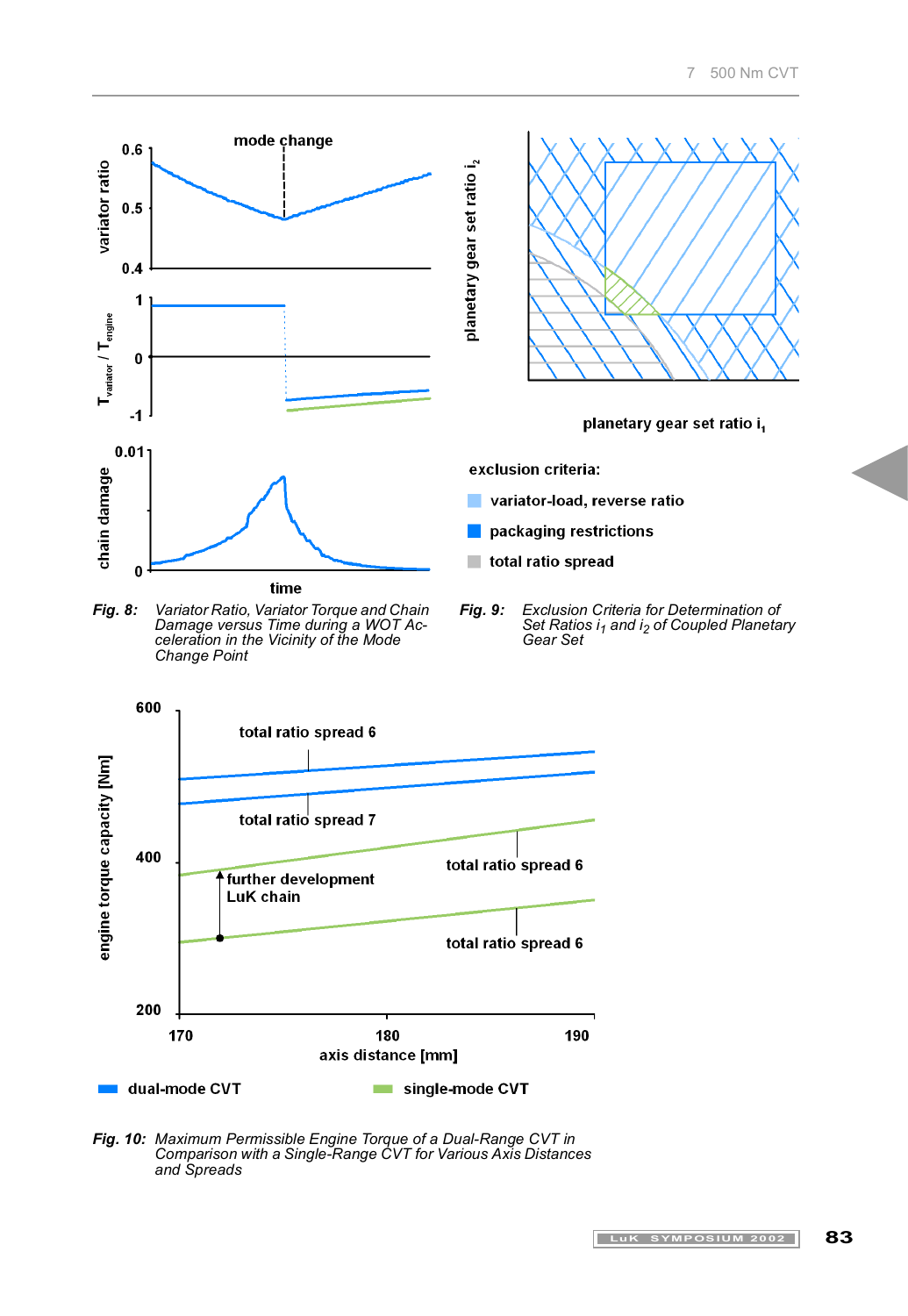# **Hydraulics**

It was shown in figure 3 that the variator of the dual range CVT favoured in this case is often in overrun condition. This is significantly different than a single-range CVT and has consequences for the clamping system. For example with a dual-stage hydro-mechanical torque sensor [6], [7], this would then require a layout compromise for both the overrun and drive conditions. Consequently, a dual-stage torque sensor would no longer provide fuel consumption benefits as on the multitronic®. For this reason, an electronically controlled clamping is envisioned for the power split CVT, which leaves all options for the different operating conditions open [10].

The following control functions must be provided on the dual-range CVT by the hydraulic system.

- Clamping
- Adjustment
- Forward and reverse clutches
- Mode change
- Cooling of clutches



**Fig. 11:** Schematic Diagram of Hydraulics: Clamping and *Adjustment System Adjustment System Adjustment System* 

Further optimisation is possible due to the fact that the hydraulic system is designed for particularly low back pressure. In power split mode, as mentioned in the previous chapter, the variator is driven with only a fraction of the engine torque. Therefore, the clamping force can also be reduced. If the hydraulic back pressure is low, the pump would also be subject to reduced pressure resulting in lower pump drive torque.

### Cascade hydraulics

|                    | cascade-<br>hydraulics | multitronic <sup>®</sup> |
|--------------------|------------------------|--------------------------|
| electro-<br>valves | 6                      | 3+ torque<br>sensor      |
| valves             | 11                     | 9                        |
| pumps              | vane<br>size 122%      | gear<br>size 100%        |

Figure 11 shows the design of a cascade hydraulic system, which is arranged for these particular requirements.

The cascade operates a priority system: the clamping force, together with the clutches, has the highest priority; the adjustment elements are operated secondarily.

The number of functional elements has risen moderately in comparison to the multitronic<sup>®</sup>:

#### Loss reduction

In order to keep the flow demand during adjustments as low as possible, thereby minimising the pump drive torque for the transmission concept illustrated here, a double-piston sys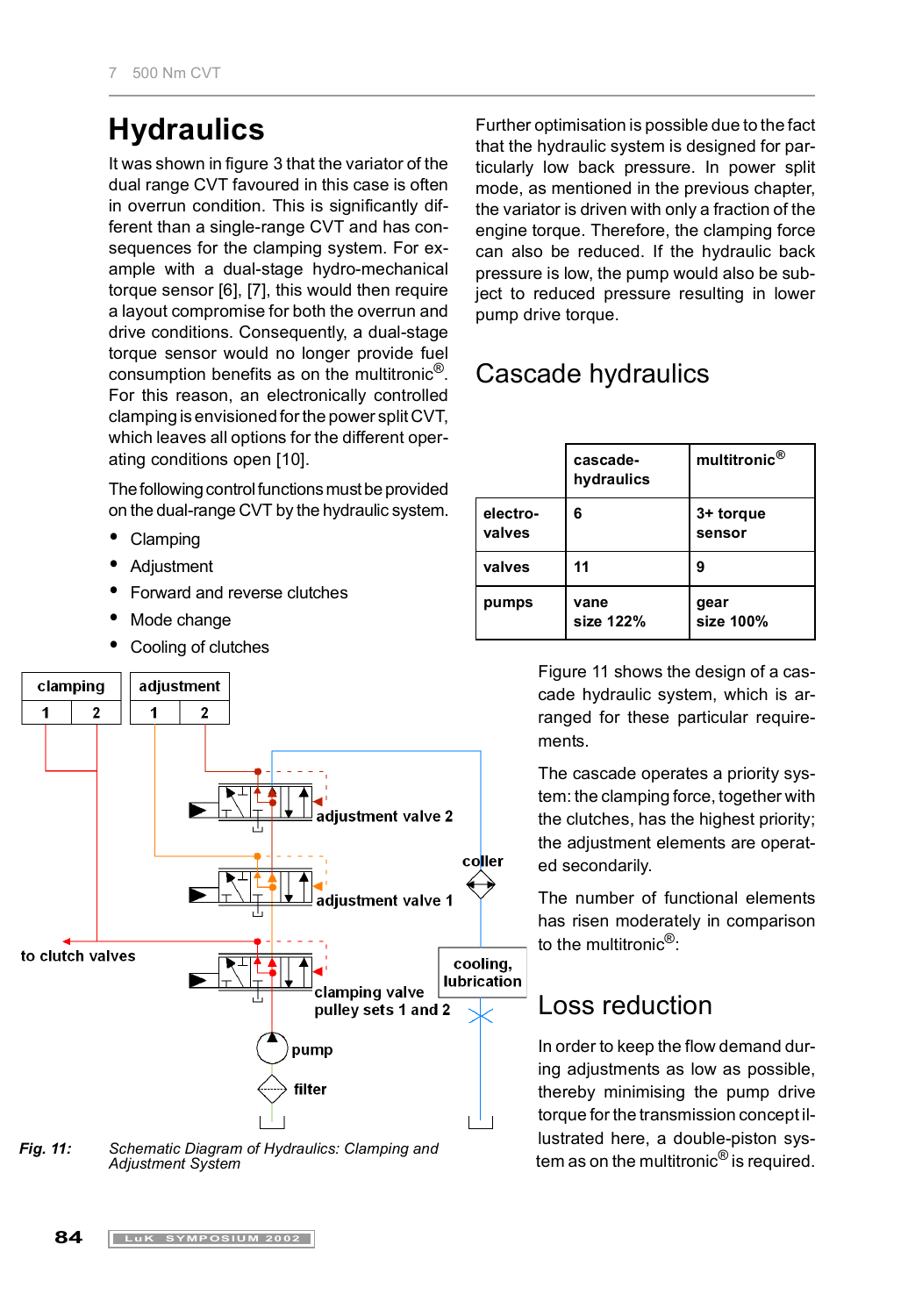Because of the use of three proportional valves (clamping, adjustment 1 and adjustment 2) to control the clamping forces on two pulley sets, there is an additional degree of freedom. The control strategy can exploit this in order to minimise the system pressure (i.e. minimise the maximum value of the three required pressures). The advantage of the double-piston principle is thereby further increased with regard to loss minimisation.

## **Control strategy**

The same demands with regard to driving comfort are placed on a dual-range CVT as on a single-range CVT. This does not only apply within a mode range, but also in particular during mode change. The control strategy is therefore an extremely important factor in achieving the comfort requirements.

#### Strategy aim

Because of the good fuel consumption, comfort and driving performance characteristics of the multitronic $^{\circledR}$  [1], [2], a similar strategy is assumed here: The driver expresses the desired performance through the pedal position and the transmission ensures that this performance is delivered at an optimum consumption level of the engine (low engine speed). Acceleration takes place evenly and comfortably.

This comfort demand also exists during pedal changes or ratio changes: the output power must change comfortably. It must not be noticeable that there are several ranges, or that a change between the ranges is occurring. Simply 'pausing briefly at the mode change point, shifting, and then continuing to adjust' is not sufficient.

The behaviour during ratio changes in this case has proven to be particularly relevant to comfort, as internal rotational masses in the transmission act as flywheel accumulators, which absorb and release power.

Figure 12 shows an example of a fast UD adjustment, which means: the transmission should rapidly raise the engine speed (at constant output speed). The ideal speed progression of the engine then shows no comfort-reducing characteristics. The speed progression of the internal pulley set 2, however, shows curve sections of differing steepness and even a kink at the mode change point. It is shown in figure 13 that this results in a loss of comfort. Immediately before the mode change in power split mode, the pulley set 2 has to accelerate even more than the engine due to the variator adjustment. After the mode change, in the unsplit range, the speed of pulley set 2 is nearly constant.

Because an increase in speed always requires torque and consequently power, the tractive force changes in the shown speed progression of pulley set 2. This change in the tractive force is not included in figure 12, but is assumed in the simulation in figure 13.





In view of this, the strategy aim is not only to comfortably change modes at the right time, but an overall more comfortable progression of the output performance. This is achieved through engine intervention and a dynamic gradient control for the engine speed.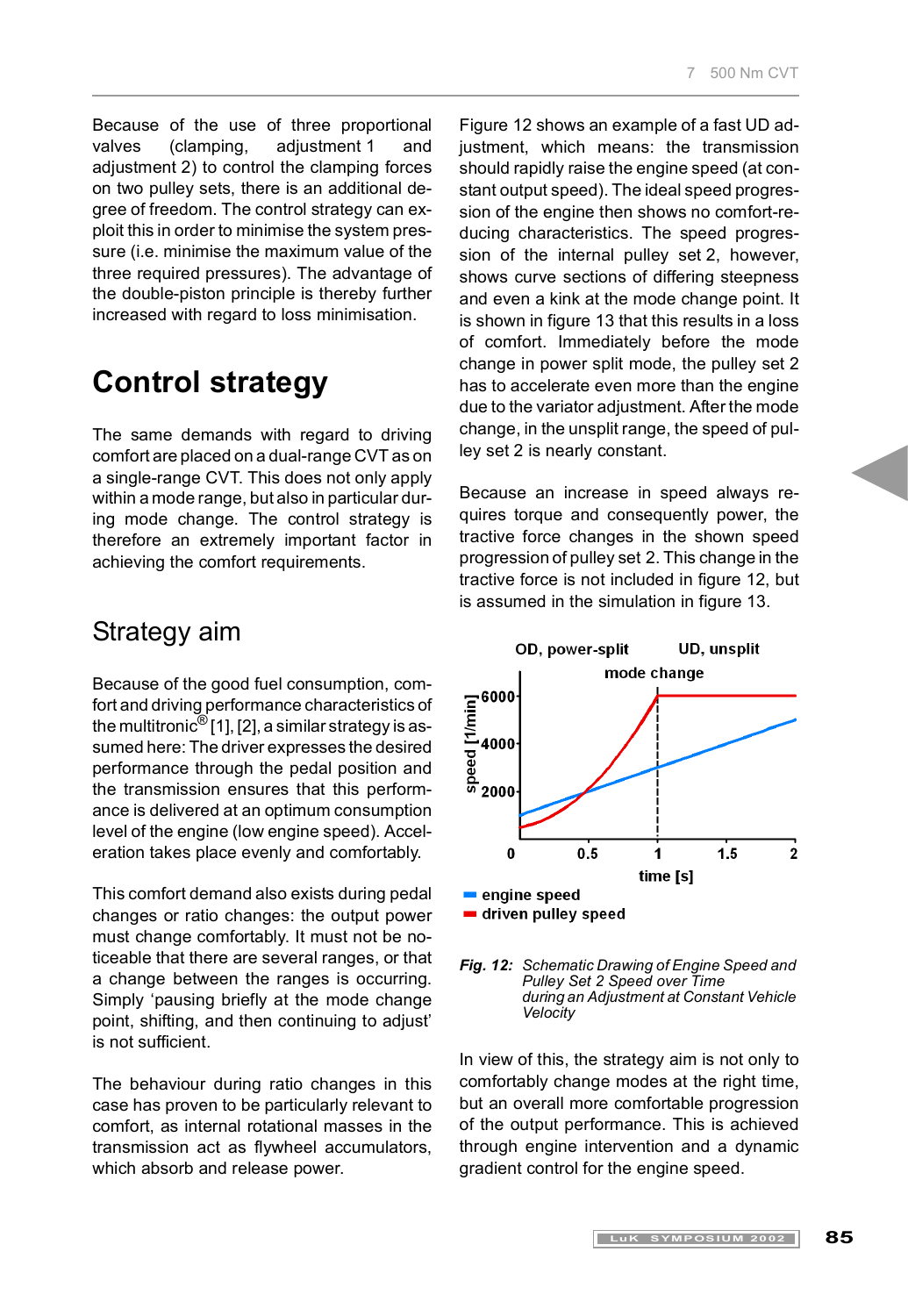### Simulation results

Figure 13 shows the simulation results for a demanding situation: a UD adjustment after kickdown with a mode change during a speed gradient. Illustrations are of the time-dependencies of variator ratio, engine speed and vehicle acceleration.



*Fig. 13: Simulation of Mode Change with an Optimised Strategy (Bold Lines)*

*For Comparison, the Curves for a Strategy without Engine Intervention and without Gradient Adjustment are Shown (Thin Lines).*

In the left part of the time record, the accelerator pedal is actuated by 30% and the engine is held by the transmission at an optimum consumption level of 1100 min<sup>-1</sup>. The vehicle accelerates slightly and the variator is adjusted slowly in HIGH. At the time  $t \approx 25$  s, a kickdown actuation is carried out, followed by an adjustment from HIGH to LOW. The center part of the illustration shows how the variator adjusts towards mode change (here at variator ratio 0.5), where the mode change to LOW takes place with simultaneous acceleration of vehicle and engine. A further acceleration of the vehicle can be seen in the right part of the illustration. The engine is running with consideration to speed tracking – similar to that in multitronic<sup>®</sup> [1], [2] – at near optimum performance.

A comfort evaluation according to the vibration amplitudes in the vehicle acceleration was performed. With an optimised strategy, the peak to peak distance in the area of the mode change is approx.  $0.4 \text{ m/s}^2$ . In comparison, a gear change of 1.25 in an automatic transmission equates to approx.  $0.5 \text{ m/s}^2$ . However, it has to be emphasised that the specified accelerations differ in slope. Another point is that the comfort demand varies according to the driving situation.

The thinly drawn curves in the figure are a counter-example of the time dependence with a control strategy, which includes neither engine intervention nor any adjustment of speed gradients. Here the largest distance from peak to peak in the vibration amplitudes of the vehicle acceleration is approx.  $3 \text{ m/s}^2$ . These vibrations decline after 4 seconds.

Two questions were theoretically answered through this strategy development:

1. Can a power split CVT be controlled with a reasonable effort?

Answer: Yes, the above strategy is suitable for embedded control.

2. Can the mode change be realised comfortably?

Answer: It is believed that the mode change can be realised without any impact on comfort and vehicle performance.

The basis of the work is the knowledge of the operational characteristic of the variator (multitronic®), the know-how regarding clutch actuation and shifting (Easytronic® [11]) as well as the development and simulation tools available within LuK.